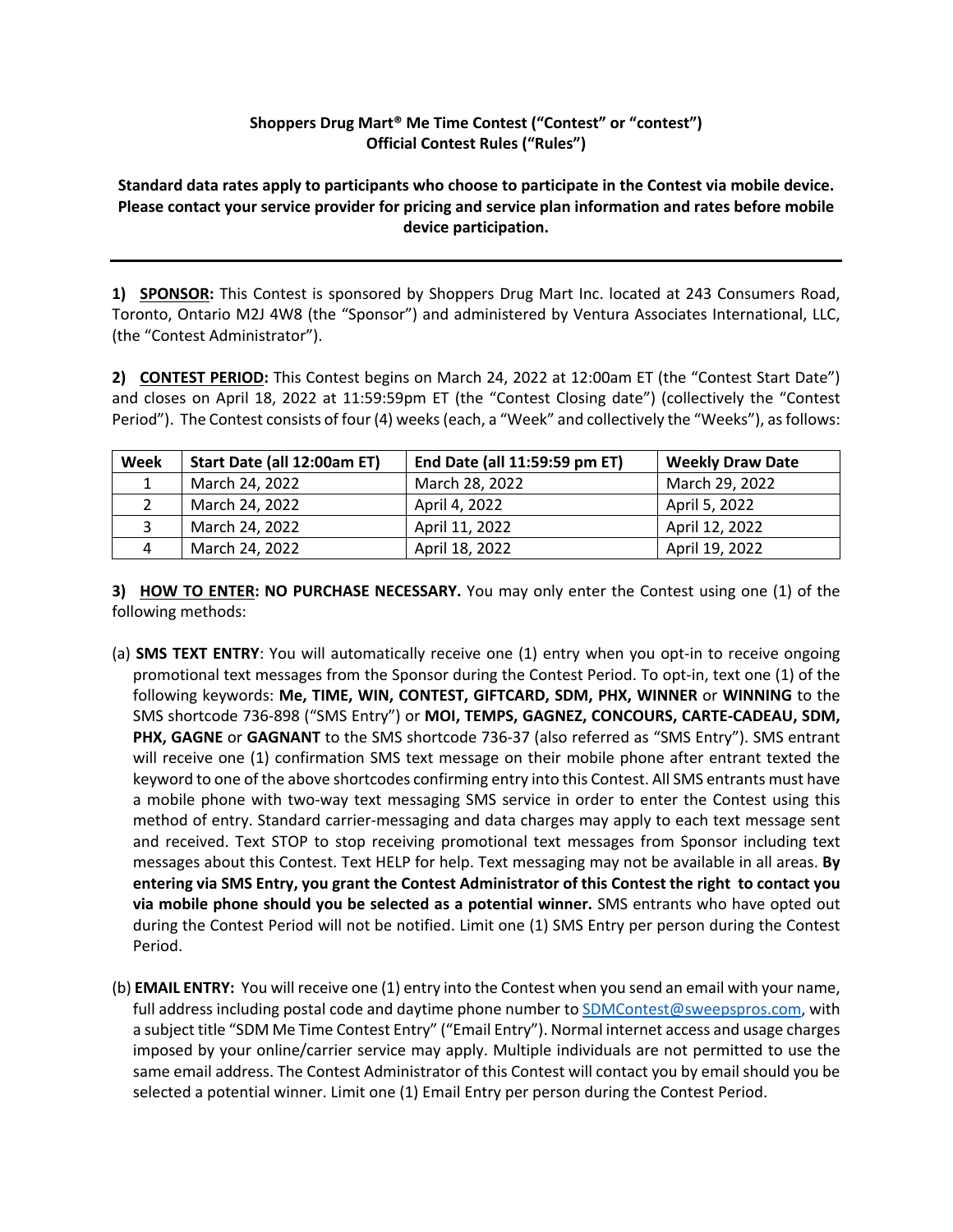"Entry" shall mean and refer to either a SMS Entry or Email Entry. Entries must be received no later than the end of the Contest Period, regardless of method of entry. Entries will be declared invalid if they are late, illegible, incomplete, damaged, irregular, mutilated, forged, garbled or mechanically or electronically reproduced. Limit one (1) Entry per person regardless of whether the entrant enters by SMS text message or email. In the case of multiple Entries from the same entrant using multiple methods of entry, the same mobile phone number or email address, only the first eligible Entry will be considered.

**4) ELIGIBILITY:** Contest is open to legal residents of Canada who have reached the age of majority within the province or territory in which they reside as of the Contest Start Date.

Employees, officers, directors, agents or representatives of the Sponsor, the Contest Administrator, their respective affiliates, subsidiaries, related companies, advertising and promotional agencies (collectively, "Promotion Parties") and the immediate family and/or household members of any of the above, are not eligible to participate in the Contest. For the purposes of these Contest rules, "immediate family" means husband, wife, spouse, mother, father, brother, sister, son, and/or daughter, whether or not they reside in the same household.

The Sponsor reserves the right at any time to require proof of identity and/or eligibility to participate in the Contest and any failure to provide such proof may result in disqualification at the Sponsor's sole discretion.

**5) METHOD OF AWARDING PRIZES:** On each Weekly Draw Date listed above in Rule 2 (each, a "Weekly Draw Date") at approximately 9:30am ET (located at 494 Eighth Avenue, Suite 1700, New York, NY 10001) the requisite number of potential winners for the applicable Week's prize(s) will be randomly selected from all eligible Entries submitted and received by the end of the Week immediately preceding the applicable Weekly Draw Date. Previously non-winning eligible Entries from one Week automatically carry forward to be included in subsequent Weeks. On the Weekly Draw Date, a text will be sent to each SMS entrant requesting the entrant to follow instructions and wipe the screen to remove the steam from the image of a mirror to reveal an onscreen message identifying the entrant as either a non-winner or as the potential winner of a weekly prize (more specifically described in Rule 7 below). Entrants who submitted an Email Entry will be notified by email if the Entry is selected as a potential winner with no 'wipe the steam off the mirror'' requirement, whereas the non-winning Email entrants will not be notified. All potential winners will subsequently be contacted by phone call or email (depending on method of entry) within seven (7) days of the Weekly Draw Date. If a potential winner cannot be contacted or does not respond within three (3) days following contact by the Contest Administrator, is not in compliance these Rules, incorrectly answers the skill-testing question, declines the prize won, fails to return the standard declaration and release form by the date/timeframe designated by the Sponsor/Contest Administrator, or if correspondence between the Sponsor/Contest Administrator and a potential winner is returned as undeliverable, the prize will be forfeited by that potential winner and the Sponsor reserves the right to randomly select another potential winner from among the remaining eligible Weekly Entries submitted and received in accordance with these Rules. Notification to an alternate potential winner may exceed seven (7) days from the Weekly Draw Date. Before being declared a winner, the selected potential winner of a respective prize must correctly answer a time-limited mathematical skill-testing question without assistance or mechanical or electronic aid and will be required to sign a standard declaration and release form confirming compliance with the Contest Rules and acceptance of the prize as awarded. Attempts will be made to contact and verify all winners. **If any prize winner cannot be verified by Contest Administrator and/or Sponsor within sixty (60) days of Draw Date, Sponsor reserves the right not to award the**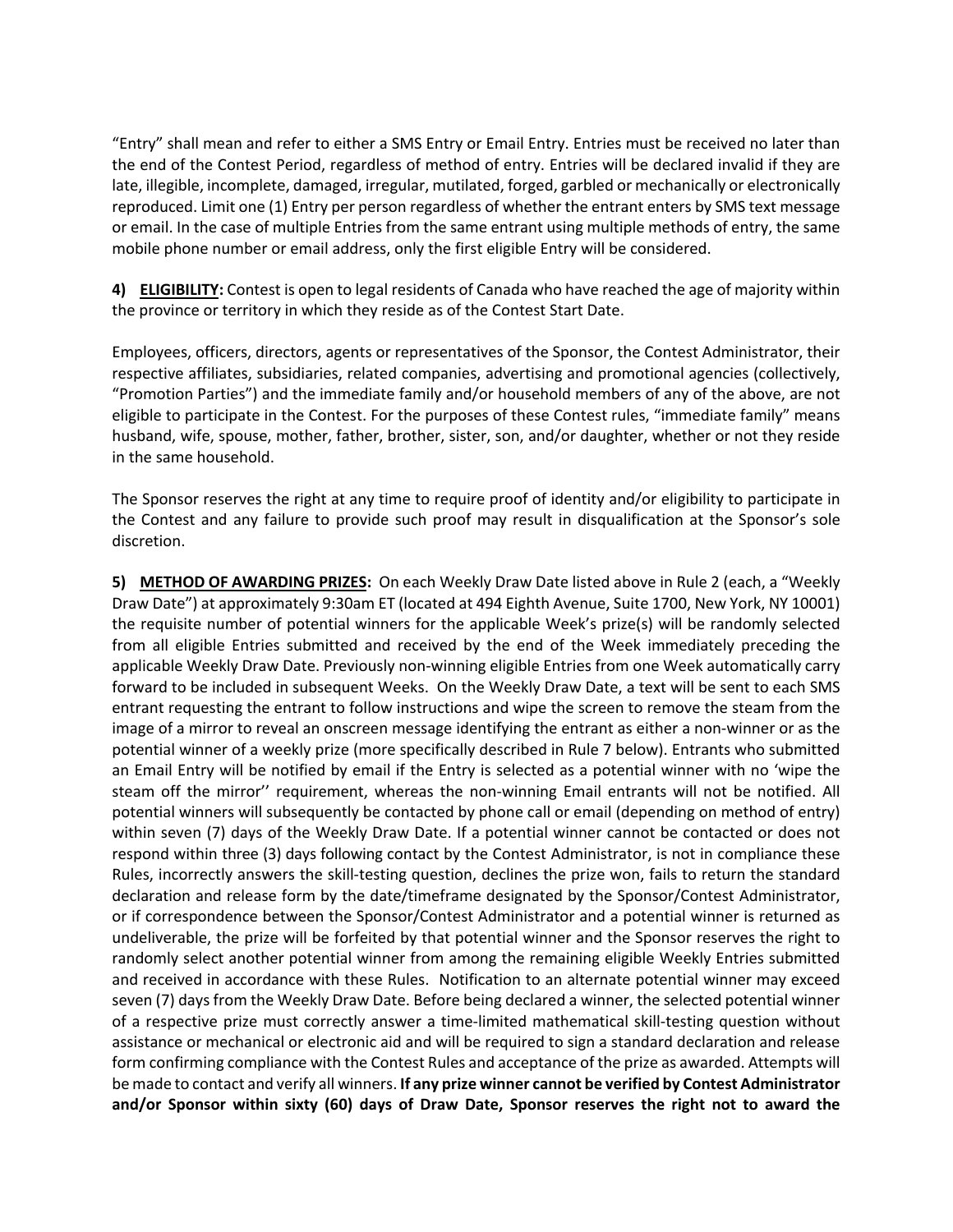**unfulfilled/unclaimed prize(s).** No communication will be entered into except with selected entrants.

**6) ODDS OF WINNING:** The chances of being selected as a potential winner depends upon the number of eligible Entries submitted and received in accordance with these Rules by the end of the Week immediately preceding the applicable Weekly Draw Date.

**7) PRIZES/APPROXIMATE RETAIL VALUES ("ARVs"):** There will be a total of sixteen (16) prizes available to be won during the Contest Period, consisting of:

| Week | <b>Number of</b><br>prizes<br>available to<br>be won | <b>Prize Description</b>                          | <b>ARV</b><br>(CDN EA.) |
|------|------------------------------------------------------|---------------------------------------------------|-------------------------|
|      |                                                      | \$400 Shoppers Drug Mart / Pharmaprix Gift Card   | \$400.00                |
|      |                                                      | \$600 Shoppers Drug Mart / Pharmaprix Gift Card   | \$600.00                |
| っ    |                                                      | \$800 Shoppers Drug Mart / Pharmaprix Gift Card   | \$800.00                |
| Λ    |                                                      | \$5,000 Shoppers Drug Mart / Pharmaprix Gift Card | \$5,000.00              |

Total ARV of all prizes combined is \$14,000.00CAD.

**Limit one (1) prize per household.** Usage of the Shoppers Drug Mart/Pharmaprix Gift Card is subject to any applicable gift card terms and conditions stated thereon. Prize images depicted in advertising and promotional materials may vary from the actual prize and any depiction of a prize is for illustrative purposes only and may not reflect the images of the actual prize won. The trademarks associated with prizes are the property of their respective owners.

**8) DECLARATION & RELEASE:** Each potential winner will be required to execute and return a declaration and release form within three (3) business days of the date indicated on the accompanying letter of prize notification and of attempted delivery, or the prize will be forfeited and may be awarded to an alternate entrant. Winning a prize is subject to verification and receiving a prize is contingent upon a potential winner's compliance with these Rules. No prize can be awarded until a potential winner's eligibility has been verified (and where applicable, a unique code sent to potential winner is confirmed) by Sponsor and/or Contest Administrator.

The return of any prize/prize notification as undeliverable or noncompliance with the terms of these Rules may result in disqualification and at Sponsor's discretion and the selection of an alternate entrant.

**9) LIMITATION OF LIABILITY:** By entering this Contest, the entrant accepts and agrees to these Rules and the decisions of the Sponsor, which shall be final in all matters. By accepting the prize, each winner agrees to hold the Sponsor, its affiliates, directors, officers, employees, parent and related companies, licensors, licensees, and assigns harmless against any and all claims and liability arising out of the acceptance, use, misuse or redemption of any prize or participation in the Contest. The Sponsor assumes no responsibility or liability for lost, late, unintelligible/illegible, falsified, damaged, misdirected or incomplete entries, on account of the foregoing or otherwise, notifications, typographical, responses, replies or any computer, online, software, telephone, cellular phone, hardware or technical problems, interruption, deletion, defect, delay in operation or transmission, failure, traffic congestion or malfunction that may occur, or on account of any combination including but not limited to malfunctions that may affect the transmission or non-transmission of an entry. The Sponsor is not responsible for any incorrect or inaccurate information,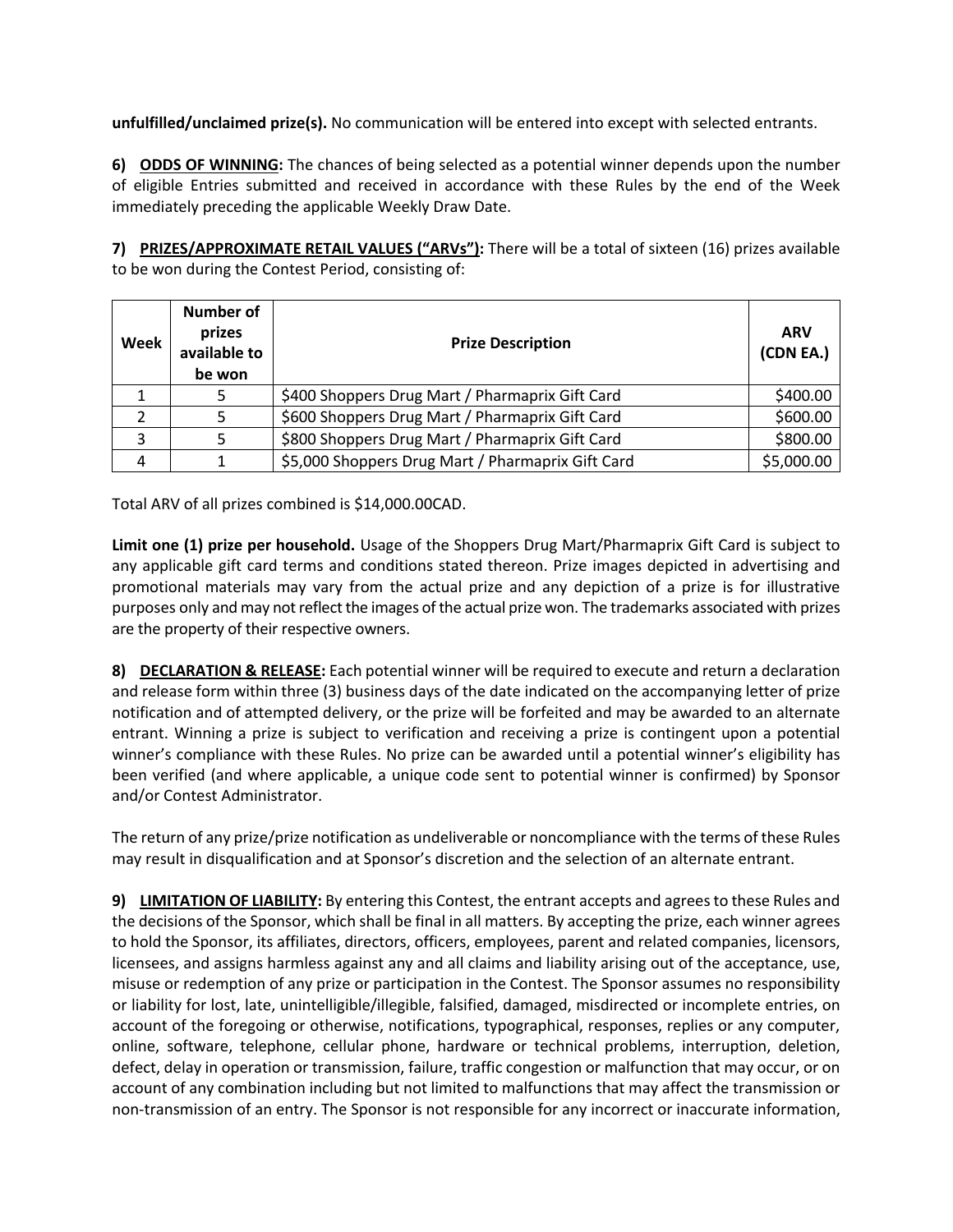whether caused by website or mobile application users or by any of the equipment or programming associated with the Contest or by any technical, human or other error or omission. The Sponsor assumes no responsibility for any error, omission, interruption, deletion, defect, delay in operation or transmission, communications line failure, theft or destruction or unauthorized access to, or alteration of, entries. The Sponsor is not responsible for any injury or damage to entrant or to any computer or cellular phone related to or resulting from participating or downloading materials or applications in this Contest. The Sponsor assumes no responsibility or liability in the event that the Contest cannot be conducted as planned for any reason, including those reasons beyond the control of the Sponsor, including but not limited to infection by computer virus, bugs, tampering, unauthorized intervention, fraud, technical failures, or corruption of the administration, security, lack of participation, fairness, integrity or proper conduct of this Contest or the Contest website. If due to printing, production, online, internet, computer or other error of any kind, more prizes are claimed than intended to be distributed or awarded according to these Rules, then, in addition to having the right to terminate the Contest immediately, the Sponsor reserves the right, in its sole and absolute discretion, to rescind invalid prize claims and/or conduct a random draw from amongst all eligible claimants to award the correct number of prizes. In no event whatsoever will the Sponsor or any of the Promotion Parties be liable for more than the number, type and value of prizes as stated in these Rules.

Sponsor reserves the right to disqualify an entrant if the entrant a) violates these Rules and/or the general rules/guidelines of any online property or service of the Sponsor; b) enters the Contest by any means contrary to these rules or which would be unfair to other entrants or where Contest entries are generated by any mechanical or automated means; c) acts in an unsportsmanlike or disruptive manner, or with the intent to annoy, abuse, threaten or harass any other person. Entry materials that have been tampered with, reproduced, falsified, or altered are void. In the event a dispute arises as to the identity of a potentially winning entrant, the entry will be declared made by the authorized account holder of the cellular phone number or email address submitted at time of entry. Authorized account holder is defined as the natural person who is assigned to a cellular phone number by a wireless carrier, or email address assigned by an Internet access provider or other organization responsible for assigning the email address, for the account associated with the submitted SMS/Email Entry.

Any attempt to deliberately damage the Contest website, Contest application or any related website or undermine the legitimate operation of the Contest may be a violation of criminal and civil laws. Should such an attempt be made, the Sponsor reserves the right to seek remedies and damages to the fullest extent permitted by law.

Currency is in Canadian dollars unless otherwise stipulated. Each prize must be accepted "as is" and may not be exchanged for an amount of money, bartered, sold, raffled, substituted, or transferred, and is nonrefundable. Selection of gift card prizes will be at the Sponsor's sole discretion. Where applicable, each confirmed prize winner is solely responsible for all expenses, including operating expenses, that are not specifically and expressly included in the prize description above. In the event the stated prizes (or a portion thereof) are unavailable due to reasons beyond the control of the Sponsor, a prize of equivalent nature and value will be available to be won, or the Sponsor, in its sole option, may award the winner the equivalent monetary value in lieu of prize. The prizes will be delivered only to the confirmed winners. Neither the Sponsor or Contest Administrator shall be responsible for any delays or any act or omissions whatsoever by any persons providing any of the prize fulfillment services. Shipped prizes shall not be insured and the Sponsor shall not assume any liability for lost, damaged or misdirected prizes.

Refusal to accept a prize releases the Sponsor, as well as its respective directors, officers, and employees,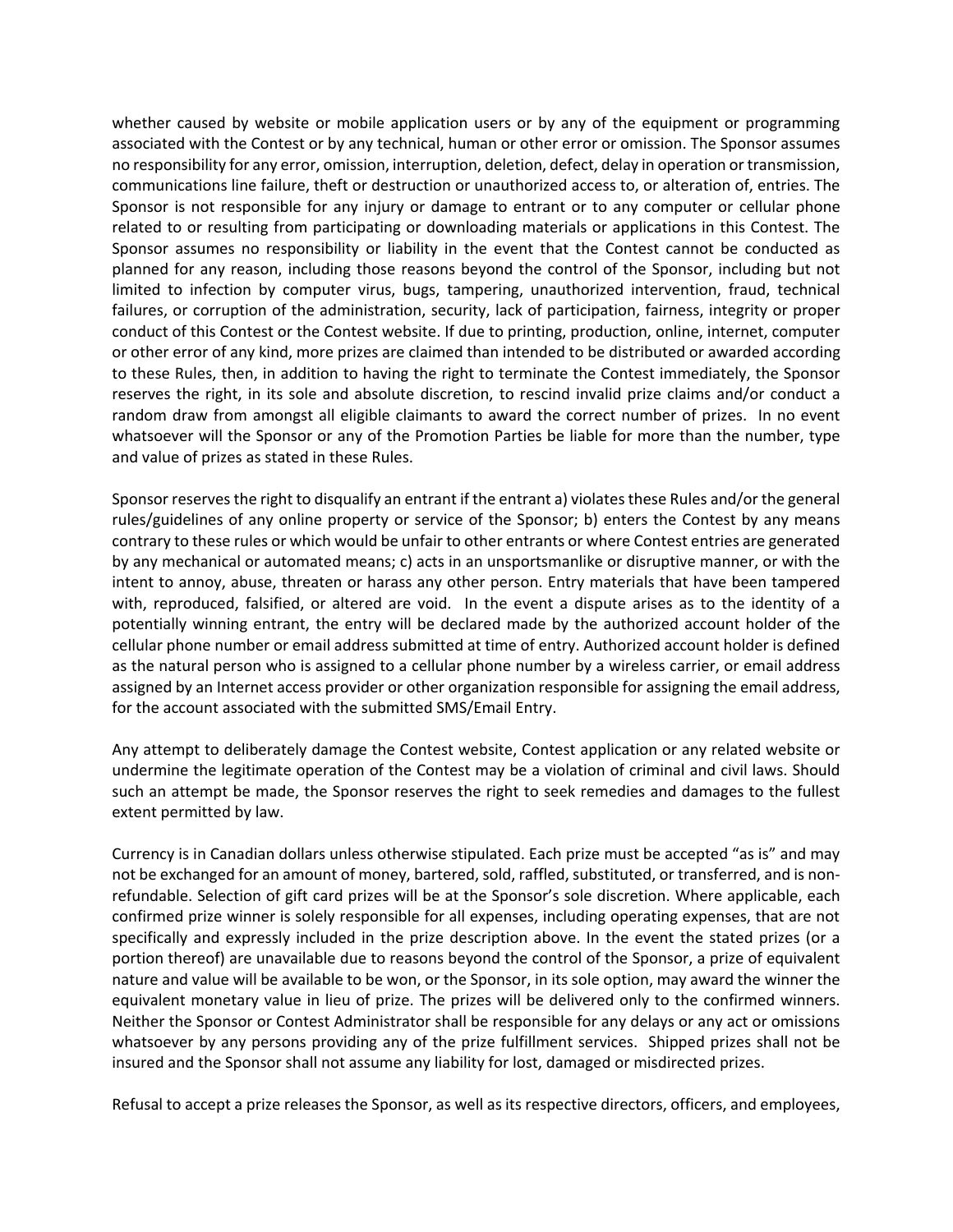of all responsibility and obligations toward the winner of such prize. In no event shall Sponsor be held to award more prizes than what is mentioned in these Rules or to award prizes otherwise than in compliance with these Rules.

**10) LANGUAGE DISCREPANCY:** In the event of any discrepancy or inconsistency between English language version and the French language version of these Contest Rules, and disclosures or other statements contained in any Contest-related materials, including but not limited to the Contest entry form, or point of sale, television, print or online advertising, the terms and conditions of the English version of the Rules shall prevail, govern and control.

**11) CONDITIONS OF ENTRY:** Acceptance of a prize constitutes permission for the Sponsor to use winners' names, cities and provinces/territories of residence and likenesses for purposes of advertising and publicity in any and all media now or hereafter known throughout the world in perpetuity, without further compensation, notification, or permission, unless prohibited by law.

All information requested by and supplied by each entrant must be truthful, accurate, and in no way misleading. Sponsor reserves the right to disqualify any entrant from the Contest in its sole discretion, should the entrant at any stage supply untruthful, inaccurate, or misleading details and/or information or should the entrant be ineligible for the Contest pursuant to these rules.

**12) INTELLECTUAL PROPERTY:** All intellectual property, including but not limited to trademarks, trade names, logos, designs, promotional materials, web pages, source code, drawings, illustrations, slogans and representations are owned by the Sponsor and/or their affiliates. All rights are reserved. Unauthorized copying or use of any copyrighted material or intellectual property without the express written consent of its owner is strictly prohibited.

**13) INDEMNIFICATION:** Entrant releases and holds Sponsor harmless from any and all liability for any injuries, loss or damage of any kind to the entrant or any other person, including personal injury, death, or property damage, resulting in whole or in part, directly or indirectly, participation in the Contest, any breach of the Rules, and/or in any prize-related activity. The entrant agrees to fully indemnify the Sponsor from any and all claims by third parties relating to the Contest.

**14) TERMINATION:** If, in the Sponsor's opinion, there is any suspected or actual evidence of tampering with any portion of the Contest, or if technical difficulties or any other factor including accident, printing, administrative, or any error of any kind compromises the integrity, administration, or conduct of this Contest, the Sponsor reserves the right, with consent of the *Régie des alcools, des courses et des jeux* ("Régie") in its sole discretion, to modify, suspend or terminate the Contest, in whole or in part, at any time, without prior notice or obligation. Any attempt to deliberately damage any website or to undermine the legitimate operation of this Contest is a violation of criminal and civil laws and should such an attempt be made, the Sponsor reserves the right to seek remedies and damages to the fullest extent permitted by law, including criminal prosecution.

**15) PROVINCE OF QUEBEC:** Any litigation respecting the conduct or organization of the contest may be submitted to the Régie for a ruling. Any litigation respecting the awarding of a prize in the contest may be submitted to the Régie only for the purpose of helping the parties reach a fair settlement.